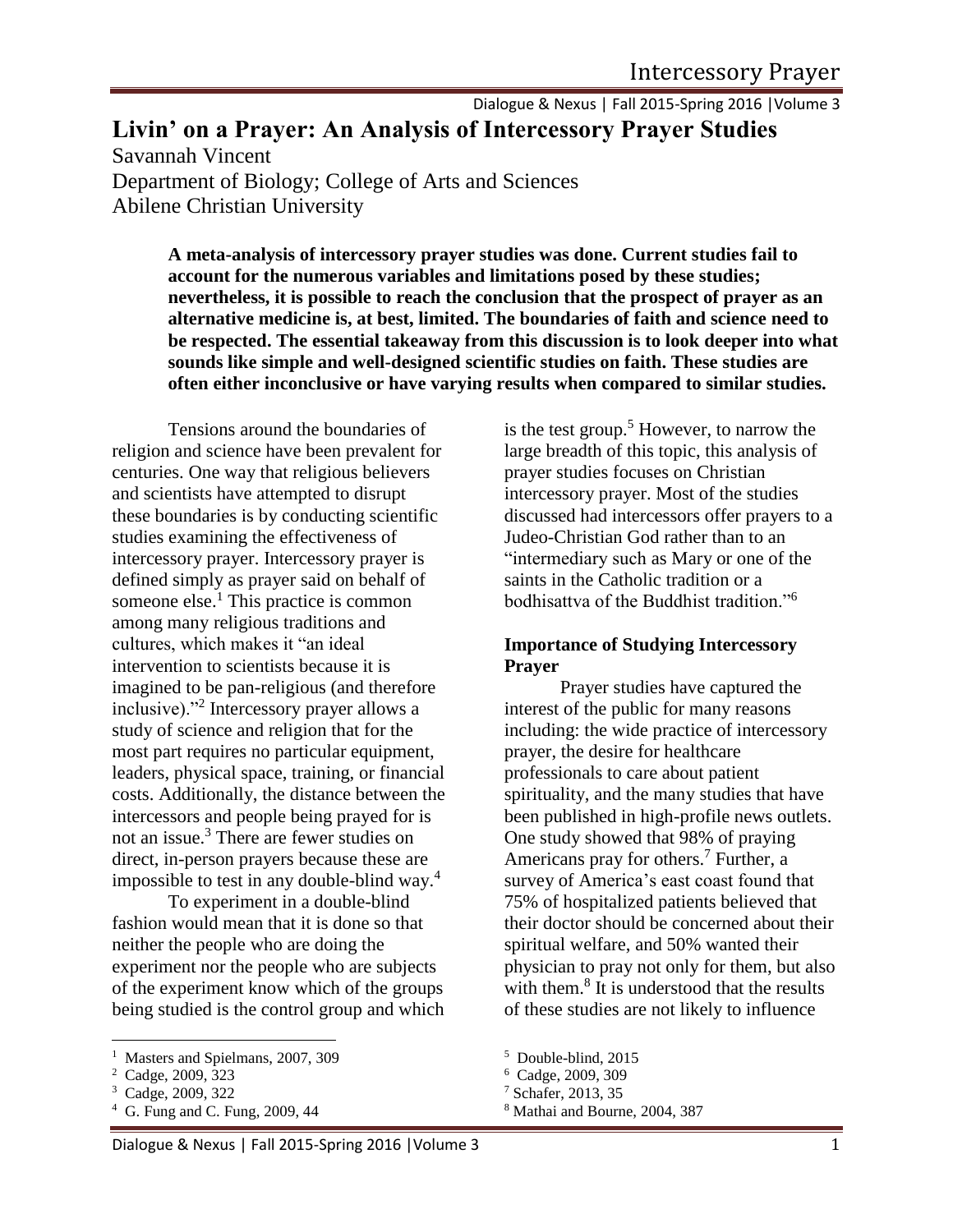how particular religious traditions are practiced, but rather, these attempts at 'medicalizing' traditional religious practices are intended to influence how practices are perceived in the public sphere. Added, some Protestants hope that science will confirm the existence of God. $9,10$  High-profile newspapers such as The New York Times and reliable medical journals have published the findings of these studies, thereby increasing the interest and attention given to them. $^{11}$ 

Research on intercessory prayer is primarily funded by personal research budgets, university resources, and grants from the National Institute of Health and other private foundations.<sup>12</sup> These studies attracted more popular attention than their numbers may have warranted over these 40 years. They also raised questions, among researchers and the public, about broader studies of health and religion, such as the investigation of the health effects of personal prayer or meditation.<sup>13</sup>

## **History of Intercessory Prayer Studies**

Interest in intercessory prayer studies began approximately 150 years ago, when in 1872, John Tyndall, a physicist, began the modern study of intercessory prayer by coming up with a hypothetical experiment in which a hospital would be made the focus of a national prayer for one day and mortality rates compared before and after the day of prayer. Although this particular experiment was never conducted, it did provoke a 'prayer gauge' debate and illustrated the frictions around the margins of religion and science in Victorian England, in addition to serving as a precursor to modern intercessory prayer studies.<sup>14</sup>

l

Dialogue & Nexus | Fall 2015-Spring 2016 |Volume 3

Soon after the proposed experiment by Tyndall, in 1873, English scientist Francis Galton published the first known studies on intercessory prayer. He found no statistical evidence that prayer prolonged life or reduced stillbirths (though his findings would not meet today's criteria for a controlled prospective study).<sup>15</sup> Galton concluded that prayer might be a comfort to people regardless of his results.<sup>16</sup> Since Galton's study there have been several other clinical attempts at examining prayer. Many of these have been based exclusively on Christian forms of prayer.

## **The Studies and The Results**

In the one hundred plus years of studying and discussing intercessory prayer, there have been conflicting results. The findings of prominent intercessory prayer studies have found positive correlations, negative correlations, and no correlation.

#### **Positive Correlation**

A 1969 study on whether intercessory prayer influenced health was published by Medical Times and was centered on the survival of children with leukemia. The study used friends of Dr. Platon J. Collipp, chairman of the Department of Pediatrics at Meadowbrook Hospital in New York, to organize a prayer group of ten families through their Protestant church. The author of this study concluded, "our data does support the concept that prayers for the sick are efficacious' and 'the greater number of prayers the more likely they are to be answered."<sup>17</sup>

Another well-known study conducted in 1988 by Randolph Byrd,

<sup>9</sup> Cadge, 2009, 301

<sup>10</sup> Cadge, 2009, 308

<sup>11</sup> Cadge, 2009, 324

<sup>12</sup> Cadge, 2009, 304

<sup>13</sup> Cadge, 2009, 324

<sup>14</sup> Cadge, 2009, 303

<sup>15</sup> G. Fung and C. Fung, 2009, 43

<sup>16</sup> Cadge, 2009, 303

<sup>17</sup> Cadge, 2009, 308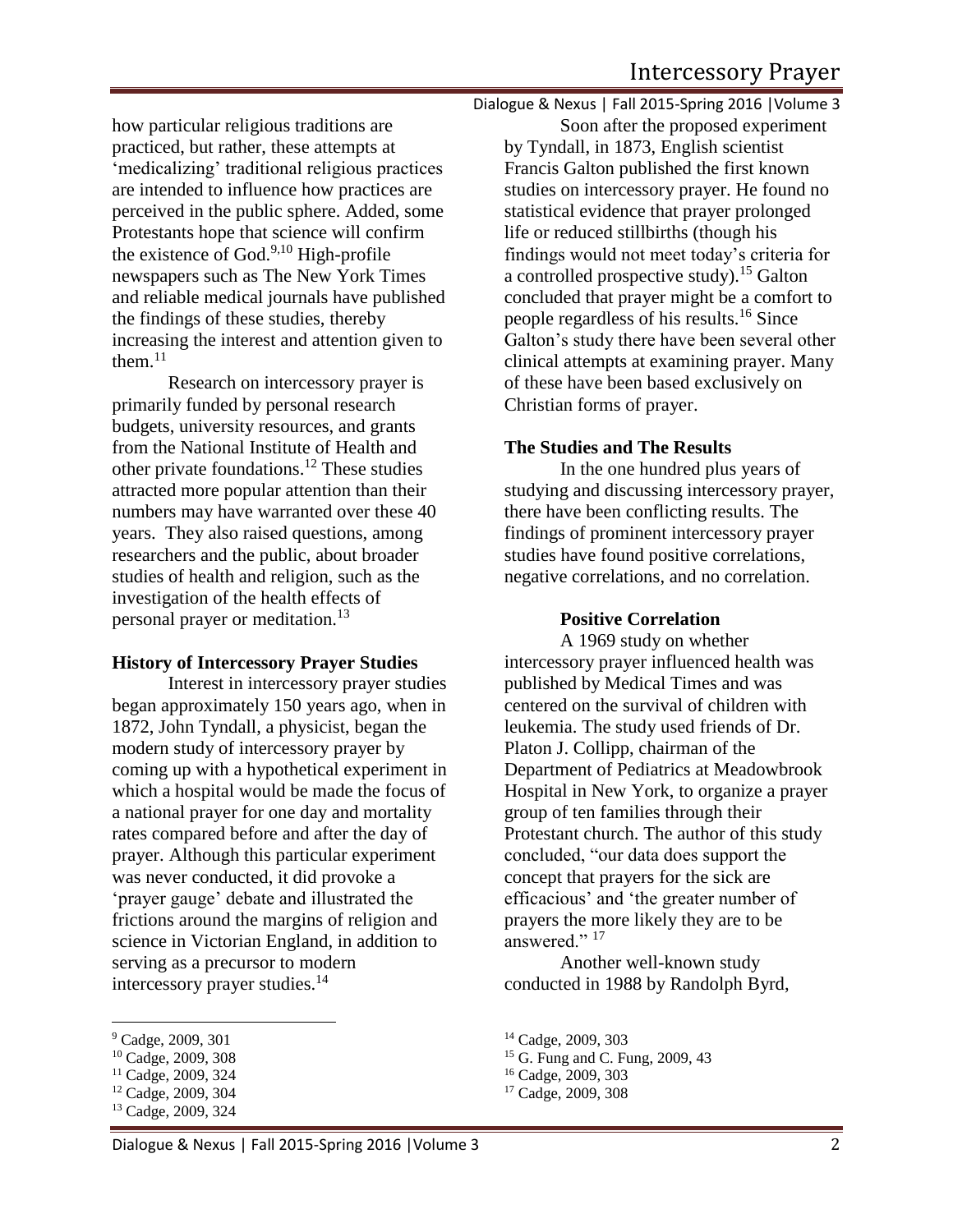studied whether intercessory prayer to the Judeo-Christian God has a beneficial therapeutic effect in 393 patients admitted to the CCU [cardiac care unit] of San Francisco General Hospital for problems associated with heart attack or severe chest pain.18,19,20 The findings of this study were positive in that they found prayer having an influence in a summary measure of health. They argued that patients who were prayed for did 10 percent better than others who were not prayed for in a summary measure of health.<sup>21</sup> Due to the subject population in this study being mostly religious, the authors noted that they were most likely studying the effects of supplementary intercessory prayer. Also, it is important to note that patients who were prayed for did not have a significant difference in the time that they stayed in the CCU and that this study has been under criticism for unintentional unblinding (research assistants knew which patients were in which groups) making his paper too murky to serve as evidence of God's direct activity in healing.<sup>22</sup>

That same year, a group of colleagues from the California Pacific Medical Center in San Francisco conducted a study of the effects of intercessory prayer on patients with advanced AIDS. Patients in that study who received prayer survived in greater numbers, got sick less often and recovered faster than those not receiving prayer.<sup>23</sup>

Over time studies have shown intercessory prayer to have positive health effects across a variety of disorders, including cardiovascular disease, acquired immune deficiency syndrome (AIDS), bloodstream infection, leukemia, and in

 $\overline{\phantom{a}}$ 

<sup>20</sup> Mathai and Bourne, 2004, 386

- <sup>22</sup> G. Fung and C. Fung, 2009, 43
- <sup>23</sup> Mathai and Bourne, 2004, 386

Dialogue & Nexus | Fall 2015-Spring 2016 |Volume 3 vitro fertilization and egg transfer.<sup>24</sup> Ten years ago, *Australasian Psychiatry* published results of a study that concluded that when bacteria are prayed for, they tend to grow faster; when seeds are prayed for, they tend to germinate quicker; when wounded mice are prayed for, they tend to heal faster.<sup>25</sup>

A unique study was done on the effectiveness of intercessory prayer on nonhuman primates. The idea behind this was this study lied in the belief that 'God wants all creatures healthy and whole.'<sup>26</sup> The scientists measured wound area change (caused from over-grooming) in primates and found in their evaluation that there was a greater reduction in wound area for the intercessory prayer group.<sup>27</sup> The more severe wounds in the intercessory prayer group had the greatest reductions. To be more specific, the intercessory prayer animals showed possible augmentation of oxygen-carrying capacity in increases in total number of red blood cells, hemoglobin, and hematocrit levels when compared to the no-prayer animals. In addition, there was a difference in monocyte levels in the intercessory prayer group after the study, which may have aided in their improvement.<sup>28</sup> These observations support the intercessory prayer-induced improvements in the healing of wounds.

#### **Negative/No Correlation**

As mentioned previously, there have also been numerous studies that have shown no correlation between intercessory prayer and health. For example, the 1873 experiment by Galton on stillbirths showed no evidence of prayer prolonging life or

<sup>18</sup> G. Fung, and C. Fung, 2009, 43

<sup>19</sup> Cadge, 2009, 310

<sup>21</sup> Cadge, 2009, 314

<sup>24</sup> Lesniak, 2006, 42

<sup>25</sup> Mathai and Bourne, 2004, 386

<sup>26</sup> Lesniak, 2006, 43

<sup>27</sup> Lesniak, 2006, 44

<sup>28</sup> Lesniak, 2006, 47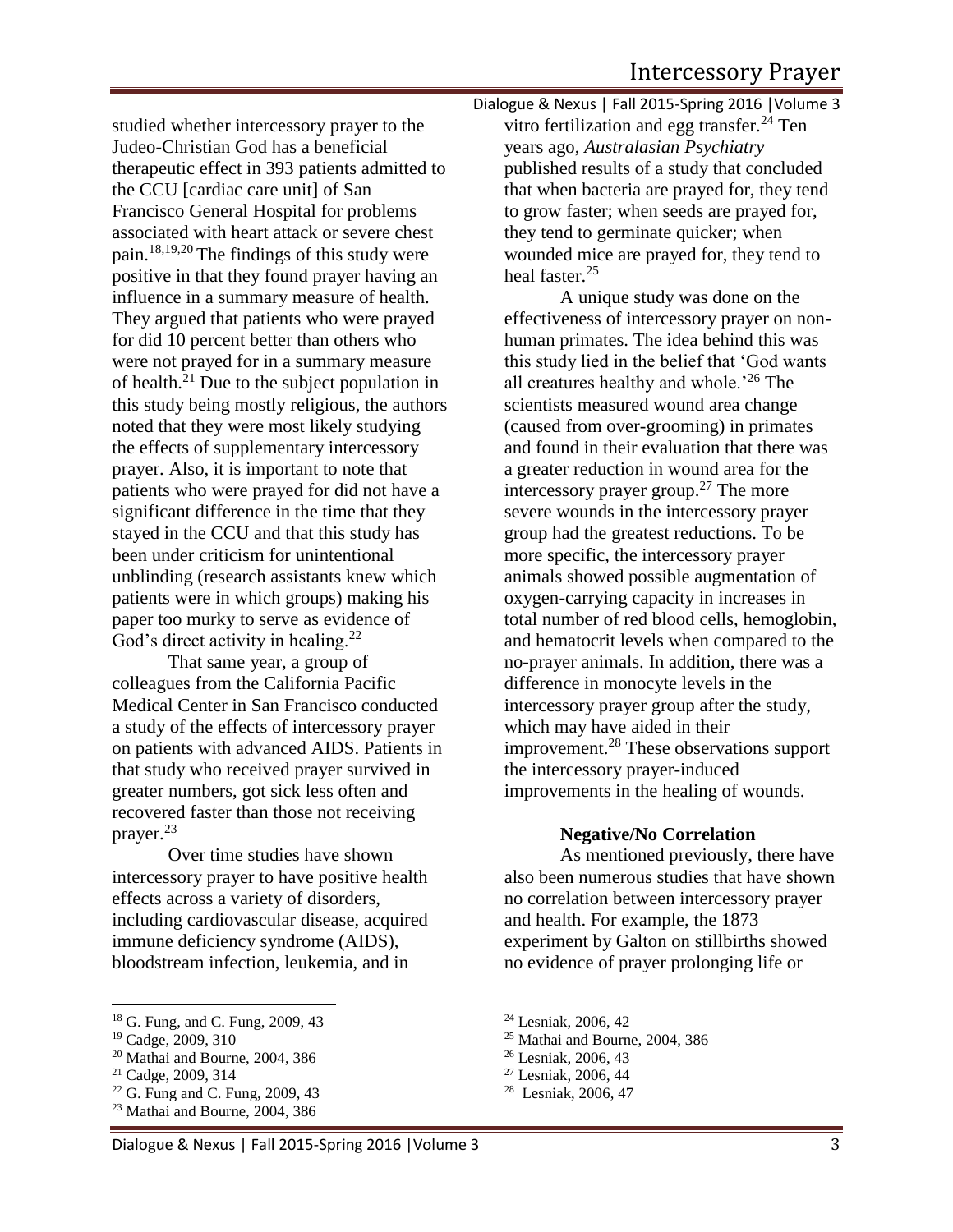reducing stillbirths.<sup>29</sup> This experiment would not meet today's criteria for a reliable study, however, there have been others that would.

One of the most renowned studies on intercessory prayer was performed in 2006. *The Study of the Therapeutic Effects of Intercessory Prayer* (STEP) was conducted under the auspices of Harvard Medical School. The study conformed to standard research protocols and required a large investment of resources (10 years in duration, \$2.4 million, and 1,802 patients) and was mainly underwritten by the John Templeton Foundation, a supporter of studies that explore the intercession between religion and science.<sup>30</sup> The study divided patients who were admitted for coronary bypass graft surgery into three randomized groups. Two of the groups received prayer from committed Christians with experience praying for the sick, but only one group knew that they were being prayed for. Interestingly, the group whose members knew they were being prayed for did worse in terms of post-operative complications than those members who were unsure if they were receiving prayer.<sup>31</sup> Knowledge of being prayed for seemed to actually show a negative effect on health. Even though this was a sizable study that was theoretically well designed, many have doubted the validity of the study because of the awareness that the patients had about the strangers prayers, which could have caused the patients a kind of performance anxiety.<sup>32</sup>

#### **Brief Conclusions of the Studies**

The primary conclusion that can be drawn from the above experiments is that the results are inconclusive. There have been inconsistent results in studies around the world on this topic and many of the experiments that have been conducted have

Dialogue & Nexus | Fall 2015-Spring 2016 |Volume 3 not been repeated. Also, a number of scientists conducting these studies have admitted that their results may be purely psychological and physiological rather than divine. The hypotheses developed after reviewing these studies include: (1) Increased prayer could lead to improved psychological and physiological functioning that would be related to better well-being and potentially better health outcomes (positive relationship between prayer and beneficial health outcomes); (2) Individuals who decline in their health may be more likely to seek divine comfort and help in coping with there illness or healing their illness, which would show a negative relationship between frequency of prayer and beneficial health outcomes; (3) Those who pray or get prayed for during stressful times may focus on their stress while praying, resulting in a passive and potentially unhealthy coping strategy, which could also result in a negative relationship between frequency of prayer and beneficial health outcomes; (4) Some who pray or are prayed for during stressful times might focus on how divine purposes and plans will help them through their difficult situation and could lead to a positive relationship between frequency of prayer and beneficial health outcomes. 33

The idea that intercessory prayer or prayer in general has positive effects physiologically and psychologically is discussed more between people of faith or who practice religion. However, for all the proposed beneficial outcomes it is also plausible to suggest that prayer could lead to increased anxiety, autonomic arousal, and poor health.<sup>34</sup> Research evidence exists that supports each of those hypotheses as well as a considerable number of other hypotheses in inconsistent ways.

 $\overline{\phantom{a}}$ <sup>29</sup> G. Fung and C. Fung, 2009, 43

<sup>30</sup> G. Fung and C. Fung, 2009, 43

<sup>31</sup> G. Fung and C. Fung, 2009, 43

<sup>&</sup>lt;sup>32</sup> G. Fung and C. Fung, 2009, 44

<sup>33</sup> Masters and Spielmans, 2007, 322

<sup>&</sup>lt;sup>34</sup> Masters and Spielmans, 2007, 322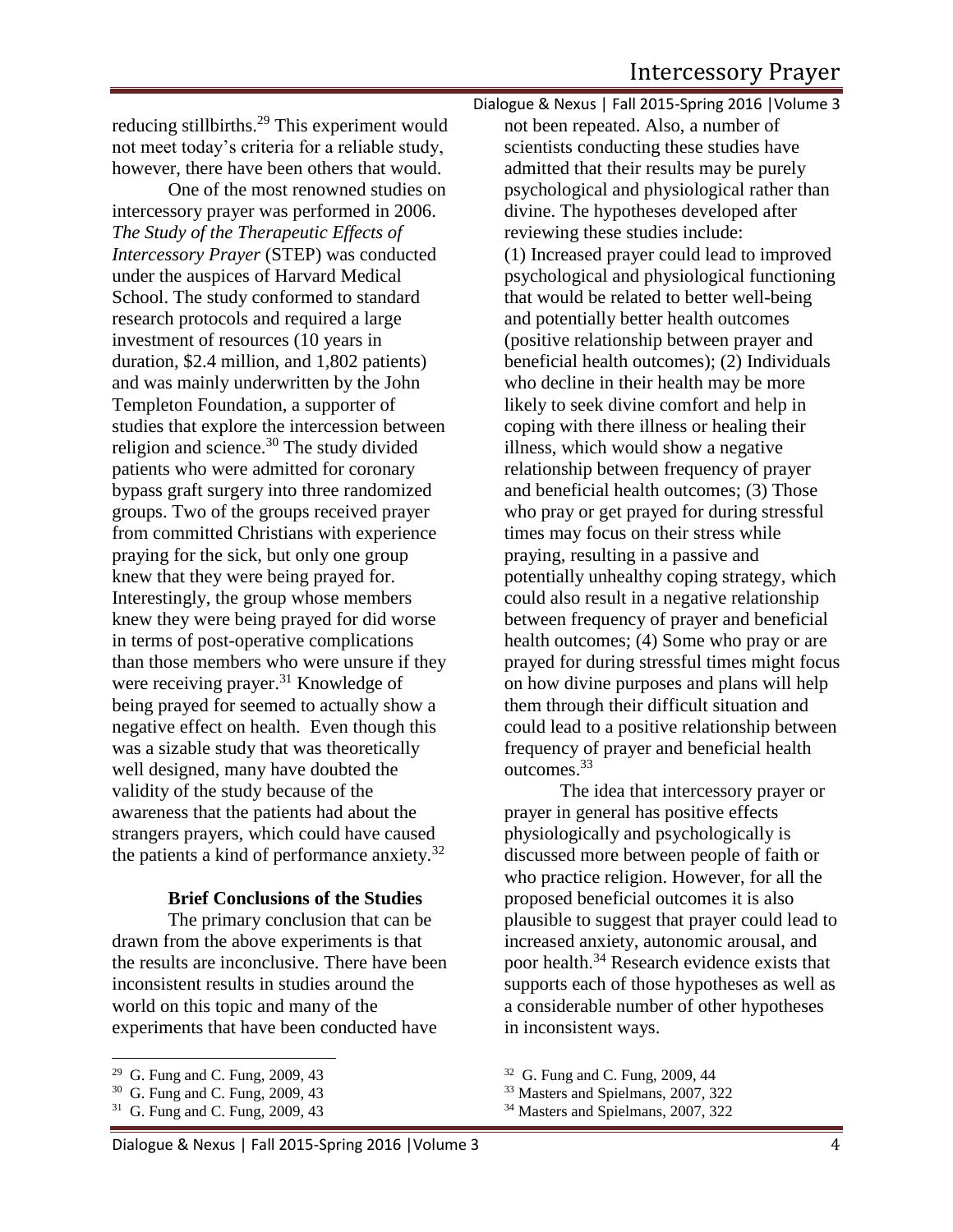#### **Are Scientific Studies of Prayer Valid?**

Whether or not prayer studies are valid is another controversial matter. The more conservative scientists might argue that science and religion are completely separate and conducting studies on prayer degrades both science and faith. However, there are some scientific studies on prayer that more people are able to justify as reliable science. For example, there have been studies based on the separate types of prayer that is typically practiced by people and their general well-being. In these studies, researchers are able to be very specific in types of prayer that are practiced as well as what counts as evidence of wellbeing. Researchers tested four types of prayer: (1) petitionary- requesting that specific material needs are met for self and friends; (2) colloquial- …incorporates petitionary elements but is less concrete and specific; (3) ritual prayer- a recitation of prepared prayers; (4) meditative prayerconcerned with intimacy and personal relationship with the divine.<sup>35</sup> They counted elements such as depression, loneliness, tension, and feelings of increased peace as evidence of well-being or ill-being.<sup>36</sup> There is not as much controversy over whether this type of experiment, where there are specifically defined variables and generally accepted evidence, is testable compared to the studies measuring the effectiveness of intercessory prayer.

#### **Variables/Limitations**

One of the most obvious limitations, from a methodological perspective to the intercessory prayer studies is that it is nearly impossible to get enough subjects and guarantee that all of them are not receiving

 $\overline{a}$ 

Dialogue & Nexus | Fall 2015-Spring 2016 |Volume 3 prayers on their behalf by others outside of the study. This creates a barrier in having a true control group. It is possible to have a study where the research intercessors only pray for one group, but that is very different from having subjects who are not prayed for.<sup>37</sup> For example, in the STEP study, discussed previously, 96% of subjects reported having other people praying for them.<sup>38</sup> This means that it is not feasible to actually regulate the amount of prayer directed toward an individual.<sup>39</sup> Obviously, this causes people who are analyzing this research to question the study in its entirety. Another variable that has been suggested and is also nearly impossible to measure is spiritual maturity. Again, it is a rather controversial variable. Some religious people believe this to be an important component to achieving "successful" prayers, while others believe that when it comes to prayer we are all beginners, eliminating spiritual maturity as a variable. If spiritual maturity is a variable, it is still very challenging to define and develop a measure of it that is complete with evidence of discriminant validity.<sup>40</sup>

A limitation in conducting these studies is whether prayers from different religious traditions should be tested alongside each other. One fear in doing this is that it could be viewed as competitive. $41$ 

#### **How To Control For Placebo**

One problem that arises in doing prayer studies is the placebo effect. The placebo effect is based around the power of suggestion or positive thinking.<sup>42</sup> For example, a study where direct prayer (i.e.," Laying on of hands") was tested against intercessory prayer for patients with Rheumatoid Arthritis and the direct prayer

<sup>&</sup>lt;sup>35</sup> Masters and Spielmans, 2007, 334

<sup>36</sup> Masters and Spielmans, 2007, 334

<sup>&</sup>lt;sup>37</sup> Masters and Spielmans, 2007, 331

<sup>38</sup> G. Fung and C. Fung, 2009, 44

<sup>39</sup> Cadge, 2009, 323

<sup>40</sup> Masters and Spielmans, 2007, 335

<sup>41</sup> Cadge, 2009, 319

<sup>42</sup> Mathai and Bourne, 2004, 386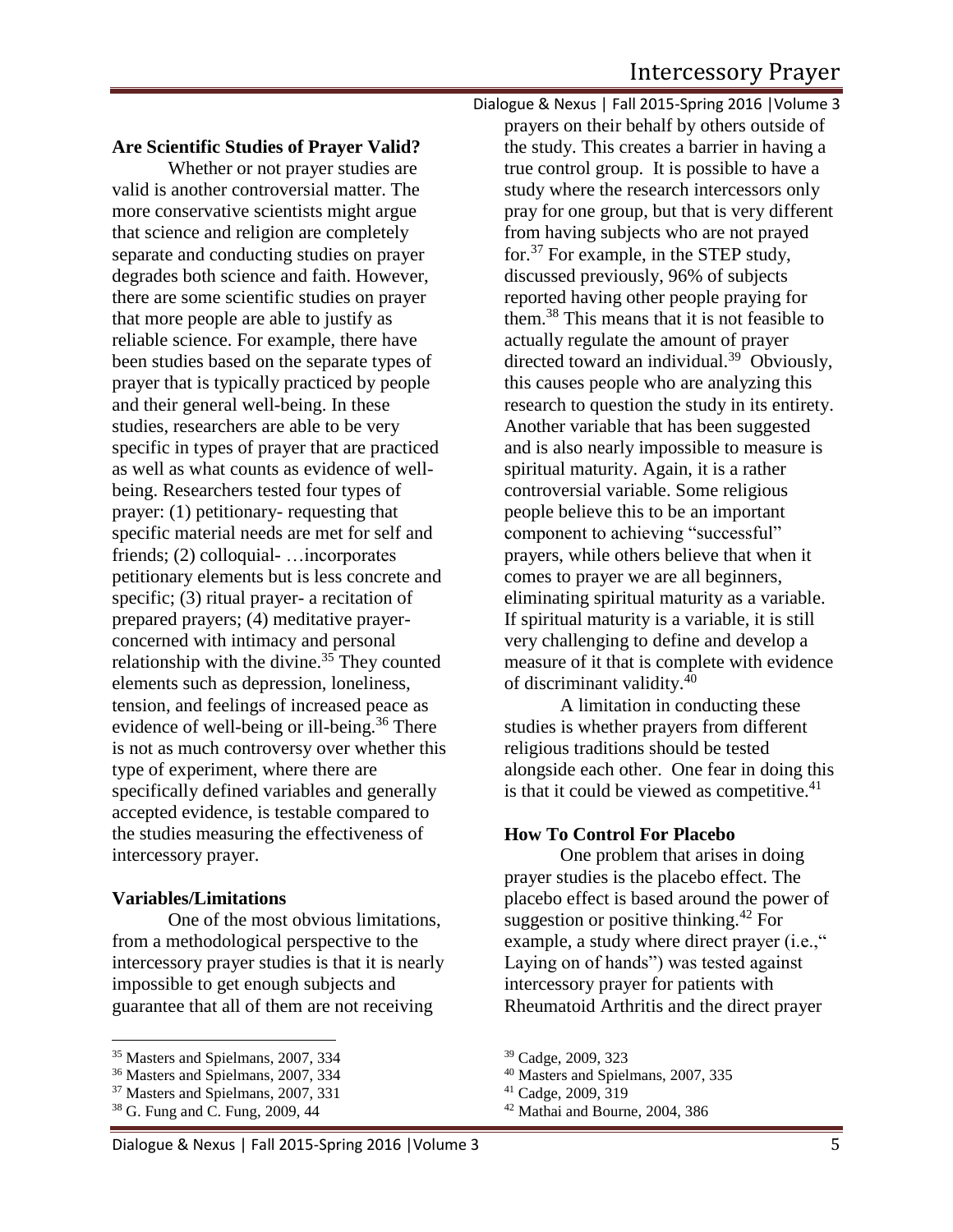has "enhanced well-being."<sup>43</sup> The question arises as to whether or not this improvement is due to the placebo effect and not to divine intervention.

In intercessory prayer studies, researchers have made a special effort to control and eliminate the placebo. They have done blinding, both double and triple, as well as used primate rather than human subjects. There have been multiple tripleblind studies, meaning that it is not known, to the researchers or to the patients, who is receiving prayer and who is not. The people doing the praying are also blind.<sup>44</sup> Some studies were actually designed so that neither the patient nor the treatment team even knew there was a study of any kind taking place.<sup>45</sup>

One study conducted by Karen Lesniak, PhD, an assistant professor in the Department of Psychology at Loma Linda University in California used a clever approach at reducing the placebo effect by using bush babies, a primate found throughout East Africa, instead of human subjects, endorsing the belief that God wants all creatures healthy and whole. $46,47$  These animals had chronic self-injurious behavior (SIB), similar to obsessive compulsive disorder (OCD) in human beings. They measured improvements in wounds caused by the primates as evidence of improvement. They used this method because an animal model would satisfy several methodologic issues regarding human intercessory prayer confounds and provide controlled access to physiologic data. $48$  The results of this study indicate that animal models may be an important genre to add to the body of intercessory prayer studies.<sup>49</sup>

# Dialogue & Nexus | Fall 2015-Spring 2016 |Volume 3 **Is Intercessory Prayer A Valid Scientific Concept?**

Although there are studies aiming to address the limitations and numerous variables of intercessory prayer studies, there still lies the question of whether intercessory prayer is a scientific concept. Due to the closer adherence to the norms of clinical trials and publication in mainstream medical journals, the controversy over whether intercessory prayer studies qualify as "science" and should be published in a medical journal is being more heavily debated. $50$ 

C.S. Lewis, took a hard stance on intercessory prayer not being a scientific concept by arguing that a scientific approach to prayer treats it "as if it were magic, or a machine – something that functions automatically" and he reminds people that "simply to say prayers is not to pray; otherwise a team of properly trained parrots would serve as well as men for our experiment."<sup>51</sup> This accusation has been aimed at these intercessory prayer studies and other well-meaning attempts to measure the effects of prayer. When measuring whether prayers are answered in a way that responds to requests of physical healing could be considered trying to measure something more akin to magic than to real movement of  $God.<sup>52</sup>$ 

C.S Lewis is not alone in believing that faith and science are to remain separate when it comes to attempting to measure matters of faith. *The Archives of Internal Medicine* published an article in 2001 that said that prayer is a tradition that "cannot be studied using the tools of medical science and that the epistemology that governs prayer (and all matters of faith) is separate

l <sup>43</sup> Matthews and Marlowe, 2000, 1177

<sup>44</sup> Mathai and Bourne, 2004, 386

<sup>45</sup> Masters and Spielmans, 2007, 330

<sup>46</sup> Lesniak, 2006, 42

<sup>47</sup> Lesniak, 2006, 43

<sup>48</sup> Lesniak, 2006, 42

<sup>49</sup> Lesniak, 2006,47

<sup>50</sup> Cadge, 2009, 311

<sup>51</sup> G. Fung and C. Fung, 2009, 44

<sup>52</sup> G. Fung and C. Fung, 2009, 44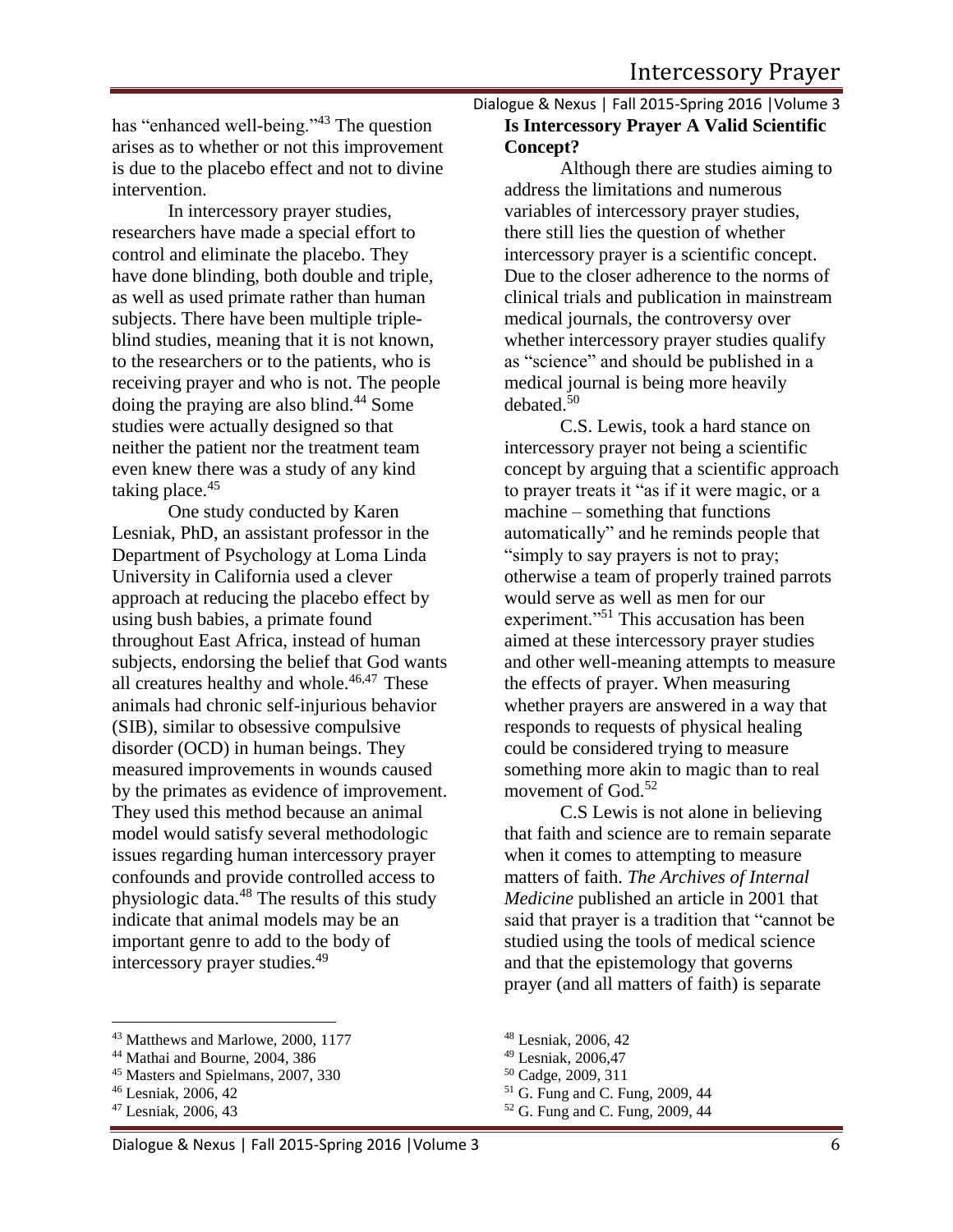from that which governs nature." They concluded by saying "We do not need science to validate our spiritual beliefs, as we would never use faith to validate scientific data."<sup>53,54</sup> This perspective is compatible with the command in the Christian Bible to "not put the Lord your God to the test" declared in the books of Mathew, Luke, Exodus, Deuteronomy, and The Book of Psalms.<sup>55</sup>

## **Prayer Conceptualized As An Alternative Medical Intervention**

Based on these studies, it may seem unclear whether prayer should be conceptualized as an alternative medical intervention. The concept of prayer as an alternative medical intervention may seem trivial in a country like the United States, one of the most advanced countries in terms of medical treatment. However, in 2002, 62% of Americans reported using some type of alternative medicine. Of the 10 most often utilized alternative treatments in the United States, prayer for self and prayer for others are the two most commonly named therapies.<sup>56</sup> Prayers for health are common in several religions and there is evidence from several countries outside of the United States that prayer is the most commonly used health intervention.<sup>57</sup> Even in America there is a group called the Christian Scientists that rely solely on prayer in response to sickness. In contrast, the majority of religious people, including Randy Harris of Abilene Christian University, hold true to the saying "Pray and row for shore," where prayer is not considered an alternative, but rather a supplement to receiving traditional medical care from a trained medical professional.<sup>58</sup>

l

Dialogue & Nexus | Fall 2015-Spring 2016 |Volume 3

### **Relationship Between Perspective on God's Will and Role of Intercessory Prayer in Prayer Life**

In attempting to measure if intercessory prayers are answered, experiments typically test the intercessors request (i.e. in a study where intercessors pray that someone with advanced AIDS be sick less often, frequency of sickness would be tested), but what about God's will? What if God's will is separate from the requests of intercessors praying for physical or psychological healing?

There are conflicting perspectives on the will of God among people of faith. Some hold a "Clockmaker" idea about God, which asserts that God created the universe but is not actively involved in its operation, similarly to how a clockmaker makes a watch and then the clock acts independently. Some hold that God's will is similar to a deck of playing cards, where the total outcome is not in doubt, but the details of the game are open. In this scenario, God is active in the physical world, and there is room for an intercessor to be involved.

Others hold a narrower perspective of God's will, wherein God is actively engaged in every aspect of each human being's life. For example, Psalm 104:14 declares, "The Lord causeth each green blade to spring and each ear to ripen; do but watch with opened eye and you shall see the Lord walking through the cornfields."<sup>59</sup>

In a class survey among students in a senior level biology class at Abilene Christian University that asked for perspective on God's will and also asked about the magnitude of intercessory prayer in the student's prayer life, there seemed to

<sup>53</sup> Cadge, 2009, 320

<sup>54</sup> Cadge, 2009, 321

<sup>55</sup> Matthew 4:7, Luke 4:12, Exodus 17:2, Deuteronomy 6:16, Psalm 78 (New International Version)

<sup>56</sup> Masters and Spielmans, 2007, 329

<sup>57</sup> Masters and Spielmans, 2007, 330

<sup>58</sup> R. Harris, personal communication, October, 2015 <sup>59</sup> Spurgeon, 1881, 6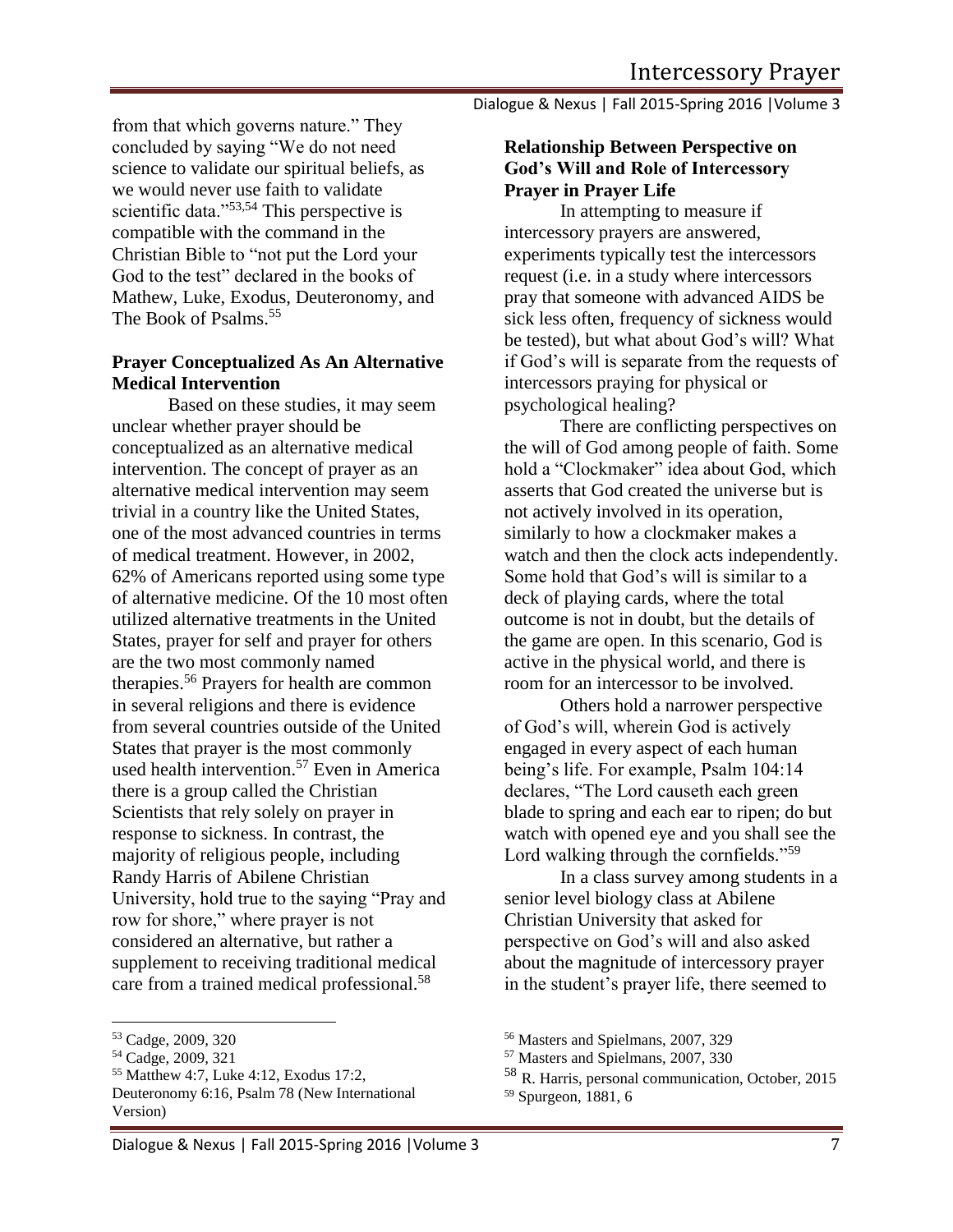be a trend. Students who marked that God is actively engaged were more likely to have intercessory prayer play a larger part in their prayer life. Students and two professors who believe God's will to be similar to the "card game analogy" were more likely to have intercessory prayer play a smaller role. Students who said that they use intercessory prayer more often expressed that they felt God works in the physical world regularly and advocated for other students to use more intercessory prayer, not only for hope of divine intervention, but also because it has the ability to put someone else's needs (physical, psychological, or spiritual) on the intercessor's heart, so that they may be agents of change.

The students in the survey who said that they do not use intercessory prayer often in their prayer lives said that they prefer to pray, "God's will be done." Jesus taught us to pray "thy will be done," as he himself prayed all the way through Gethsemane. <sup>60</sup>There are people who participate in intercessory prayer and rather than expecting God to heal in a particular way…as assumed by these researchers, it

Dialogue & Nexus | Fall 2015-Spring 2016 |Volume 3 has been argued that people of faith "accept His [God's] will and His timetable and understand that the answer to their petition might be negative as part of God's greater providence.<sup>61</sup>

## **Conclusion**

Findings from intercessory prayer studies are not likely to lead physicians to prescribe intercessory prayer or stop people from religious groups from praying for the health of others.<sup>62</sup> With a further understanding of the history and intentions of intercessory prayer studies, knowledge of the current studies being done, combined with the awareness of the numerous variables and limitations posed by these studies, it is possible to have meaningful discussions about the role of intercessory prayer, the prospect of prayer as an alternative medicine, and the boundaries of faith and science. An essential takeaway from this discussion is to look deeper into what sounds like simple and well-designed scientific studies on faith. These studies are often either inconclusive or have varying results when compared to similar studies.

## **Literature Cited**

- Cadge, W. (2009). Saying Your Prayers, Constructing Your Religions: Medical Studies of Intercessory Prayer. *Journal of Religion*, 89(3), 299-327.
- Double-blind. 2015. In Merriam-Webster.com. Retrieved November 5, 2015, from http://www.merriam-webster.com/dictionary/double-blind
- Erdman, R. (2013). Bending the King's Ear: Intercession to an Immutable God. *Australian E-Journal of Theology*, 20(1), 49-59.
- Fung, G., & Fung, C. (2009). What Do Prayer Studies Prove? *Christianity Today*,53(5), 42-44.
- Lesniak, K. T. (2006). The Effect of Intercessory Prayer on Wound Healing in Nonhuman Primates. *Alternative Therapies in Health & Medicine*, 12(6), 42-48
- Masters, K., & Spielmans, G. (2007). Prayer and Health: Review, Meta-Analysis, and Research Agenda. *Journal of Behavioral Medicine*, 30(4), 329-338. doi:10.1007/s10865-007-9106-7

 $\overline{a}$ 

<sup>62</sup> Cadge, 2009, 323

<sup>60</sup> G. Fung and C. Fung, 2009, 44

<sup>61</sup> Cadge, 2009, 316